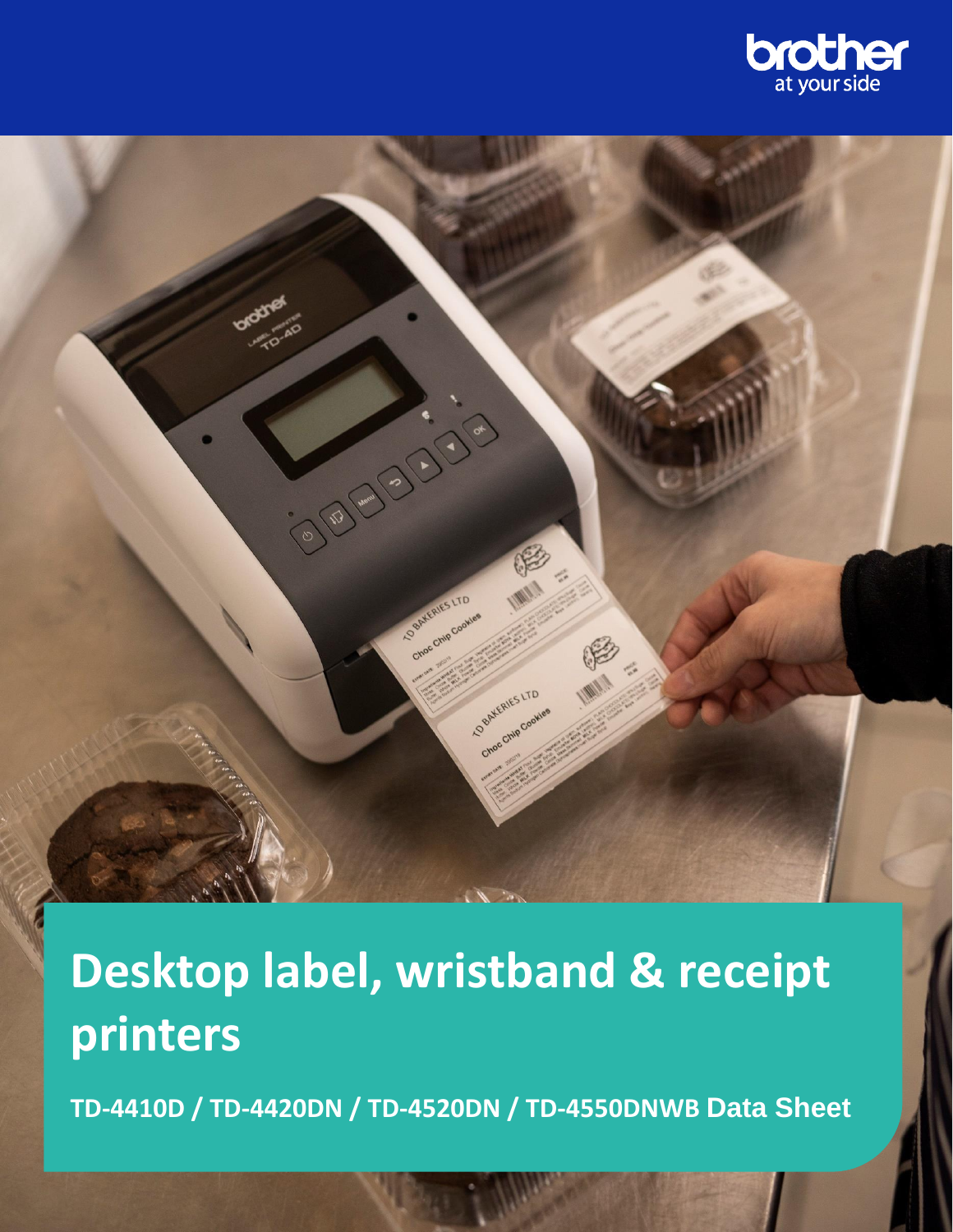

# **4" Professional direct thermal printer**

Brother's range of TD professional label printers allows you to print high quality labels on demand, whatever the requirement.

Printing labels up to 4 inches in width, using direct thermal print technology, they fit the requirements of a large range of market applications.

# **Key Features:**

- **Fast print speeds of up to 203mm/sec (8ips)**
- **Direct thermal printing on a range of media**
- **Auto media configuration for easy setup**
- **Ready to integrate with iOS & Android apps**
- **USB, USB Host and Serial connectivity as standard**

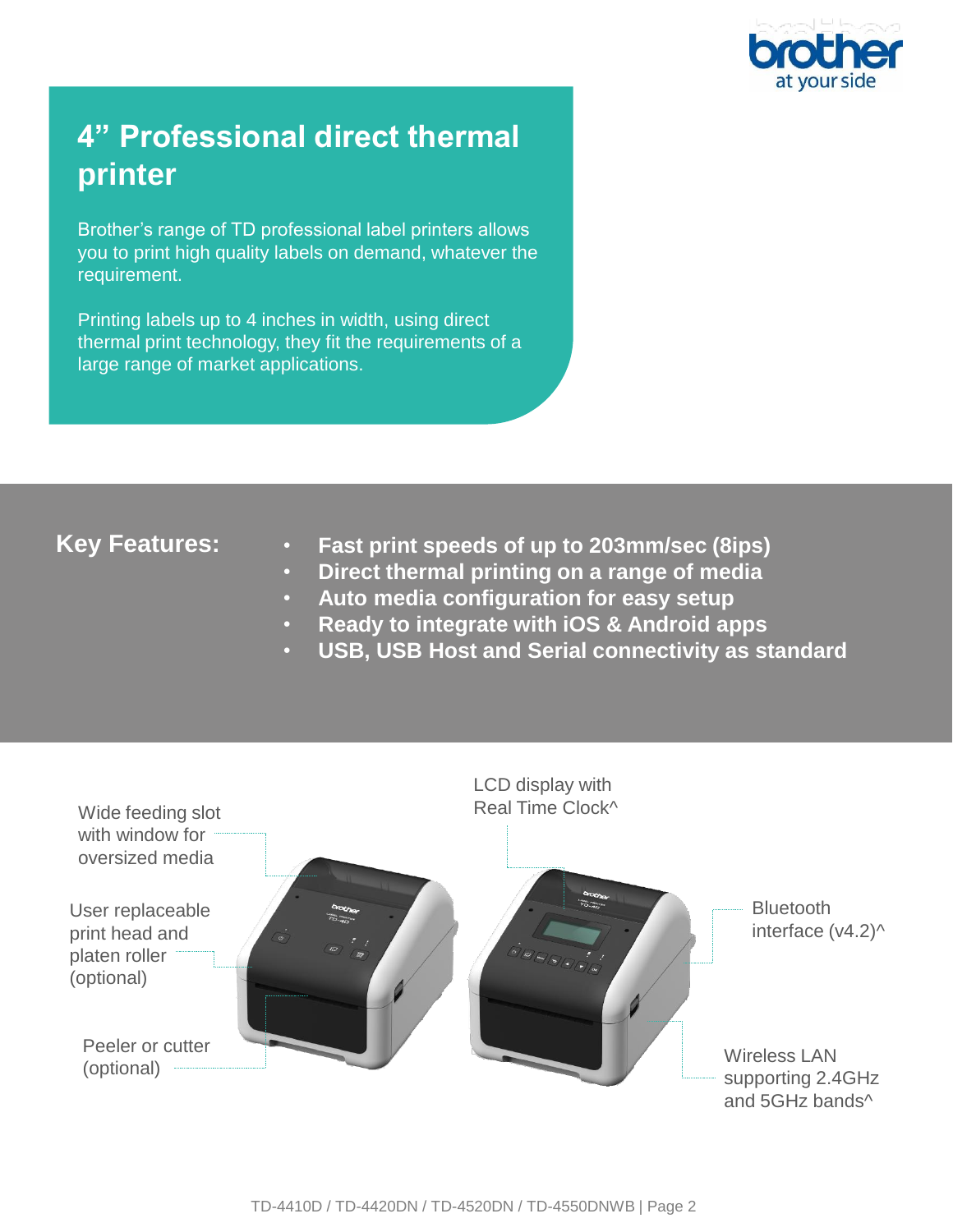

#### **General**

| <b>Carton contents</b> | AC adaptor<br>USB cable<br>Documentation                                                                |
|------------------------|---------------------------------------------------------------------------------------------------------|
| Language support       | Dansk, Deutsch, English, Español, Français,<br>Italian, Nederlands, Norsk, Português,<br>Suomi, Svenska |

# **Dimensions & Weights**

| <b>Without carton</b> | 180(w) x 155(d) x 224(h)   2.08Kg |
|-----------------------|-----------------------------------|
|-----------------------|-----------------------------------|

### **Built In Features**

| <b>Printing Method</b>             | <b>Direct Thermal</b>                                                                                                                                                                                                                                                                                                             |  |  |
|------------------------------------|-----------------------------------------------------------------------------------------------------------------------------------------------------------------------------------------------------------------------------------------------------------------------------------------------------------------------------------|--|--|
| Minimum print length               | Continuous: 6.4mm, Peeler: 17mm,<br>Cutter: 20mm. Tear: 18mm                                                                                                                                                                                                                                                                      |  |  |
| <b>Maximum print length</b>        | 3000mm                                                                                                                                                                                                                                                                                                                            |  |  |
| Minimum media width                | 19mm                                                                                                                                                                                                                                                                                                                              |  |  |
| Maximum media width                | <b>118mm</b>                                                                                                                                                                                                                                                                                                                      |  |  |
| Maximum roll diameter              | 127mm                                                                                                                                                                                                                                                                                                                             |  |  |
| Minimum roll core<br>diameter      | 12.7mm                                                                                                                                                                                                                                                                                                                            |  |  |
| <b>Interfaces</b>                  | USB Ver.2.0 (Full Speed) (Type B)<br>USB Host^<br>Serial RS232C (DB9 male)<br>Bluetooth Version.4.2 /MFi / SPP, OPP,<br>HCRP (Bluetooth Classic), GATT (Bluetooth<br>Low Energy)^<br>Wireless LAN 802.11a/b/g/n supporting<br>2.4GHz & 5GHz (supporting AirPrint® from<br>iOS <sup>®</sup> devices)^<br>Wired LAN 10/100BASE-TX^^ |  |  |
| <b>Operating system</b><br>support | Microsoft <sup>®</sup> Windows <sup>®</sup> 7 / Windows <sup>®</sup> 8 /<br>Windows <sup>®</sup> 8.1 / Windows <sup>®</sup> 10<br>Microsoft <sup>®</sup> Windows <sup>®</sup> Server 2008 / Server<br>2008R2 / Server 2012 / Server 2012R2 /<br>Server 2016 / Server 2019 (TD-4420DN, TD-<br>4520DN, TD-45550DNWB)<br>Linux       |  |  |
| <b>Mobile OS Support</b>           | Android 4.0.3 or later<br>iOS® 8 or later (TD-4420DN, TD-4520DN,<br>TD-45550DNWB)<br>Requires 3 <sup>rd</sup> party app development using<br>Brother SDK, further information available at<br>www.brother.co.jp/eng/dev/                                                                                                          |  |  |

|                         | P-touch Editor: barcode label design<br>software                                                                                                                                                                                                                                                                                                                                                                                      |  |  |  |
|-------------------------|---------------------------------------------------------------------------------------------------------------------------------------------------------------------------------------------------------------------------------------------------------------------------------------------------------------------------------------------------------------------------------------------------------------------------------------|--|--|--|
| <b>Software</b>         | <b>Mobile Deploy App: remote printer</b><br>configuration^                                                                                                                                                                                                                                                                                                                                                                            |  |  |  |
|                         | Brother Font Manager: font download tool<br>(Windows <sup>®</sup> only via USB)                                                                                                                                                                                                                                                                                                                                                       |  |  |  |
|                         | Printer Settings Tool: device configuration<br>software (Windows® only via USB)                                                                                                                                                                                                                                                                                                                                                       |  |  |  |
| <b>Printer commands</b> | Raster, ESC/P, P-touch Template, ZPL2<br>emulation, CPCL emulation<br>(for additional command support contact your<br>local Brother office)                                                                                                                                                                                                                                                                                           |  |  |  |
| Internal fonts & sizes  | <esc p=""><br/>Bitmap font: LetterGothicBold<br/>(16,24,32,48dot), Helsinki (16,24,32,48dot),<br/>Brussels (24,32,48dot), Brougham<br/>(24,32,48dot), San Diego (24,32,48dot),<br/>Gothic (16,24,32dot)<br/>Outline font: LetterGothic, Helsinki, Brussels,<br/>Gothic <math>(1 - 400</math>dots)<br/><p-touch template=""><br/>Outline font: LetterGothic, Helsinki, Brussels,<br/>Gothic <math>(1 - 400</math>dots)</p-touch></esc> |  |  |  |
|                         | Downloadable font support* via Font<br>Manager software                                                                                                                                                                                                                                                                                                                                                                               |  |  |  |
| <b>Internal Barcode</b> | Linear:<br>CODE 39, ITF(I-2/5), EAN-8(JAN8), EAN-<br>13(JAN13), UPC-A, UPC-E, CODABAR<br>(NW-7), CODE 128, GS1-128(UCC/EAN<br>128), GS1 Databar (Standard (<br>Omnidirectional/Truncated/Stacked/Stacked<br>Omnidirectional/Limited/Expanded),<br>CODE93, POSTNET, UPC/EAN<br>EXTENSION, MSI, Intelligent Mail Barcode                                                                                                                |  |  |  |
|                         | 2-dimensional:<br>QR Code (model 1, model 2, micro QR),<br>Maxicode, PDF417 (Standard, Truncate,<br>MicroPDF417) Data Matrix (ECC200 Square,<br>ECC200 Rectangular), Aztec                                                                                                                                                                                                                                                            |  |  |  |

| <b>Operating Temperature</b> | $5^{\circ}$ C to $40^{\circ}$ C    |  |
|------------------------------|------------------------------------|--|
| <b>Operating Humidity</b>    | 20% to 85% non-condensing          |  |
| <b>Storage Temperature</b>   | $-20^{\circ}$ C to 60 $^{\circ}$ C |  |
| <b>Storage Humidity</b>      | 10% to 90% non-condensing          |  |